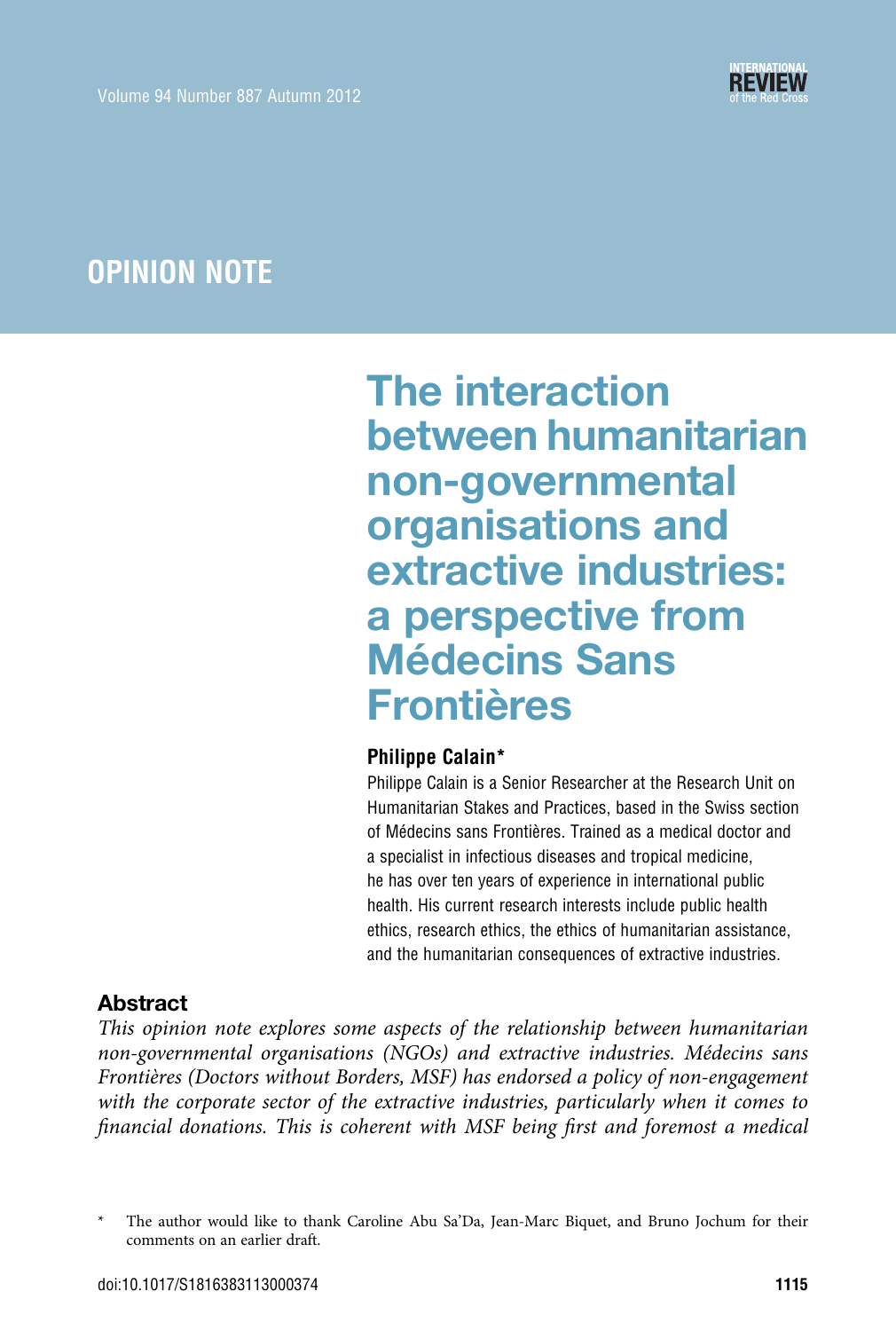organisation, and one that adheres to the humanitarian principles of independence and neutrality. For humanitarian actors, the prospect of future environmental disasters and environmental conflicts calls for the anticipation of novel encounters, not only with environmental organisations but also with the extractive sector. Unlike environmental organisations, extractive industries are prone to generating or perpetuating different forms of violence, often putting extractive companies on a par with the parties to armed conflicts. In situations where a dialogue with extractive companies would be needed to optimise care and access to victims, humanitarian organisations should carefully weigh pragmatic considerations against the risk of being co-opted as medical providers of mitigation measures.

Keywords: MSF, extractive industries, armed conflict, corporate social responsibility, local communities, neutrality, conflicts of interest.

#### and and and

Worldwide, the extraction of fossil and mineral resources has increased by factors of twelve and twenty-seven respectively over the last century, in order to meet the demands of global population growth, Western-style development, and accelerated industrialisation.1 While this trend is to some extent inevitable, extractive activities expose more than other industries the clash between communal values and the profit motive. One obvious reason for this is that geological resources are geographically bound, and their exploitation inevitably impacts on neighbouring communities. For example, extractive industries often expand through remote territories, regardless of the land rights of the resident populations, the unique biodiversity of some areas,<sup>2</sup> or the presence of historical assets.<sup>3</sup> The environmental, social, and health costs of fossil fuel extraction and industrial mining are therefore considerable and lead to frequent conflicts between local communities and extractive companies.<sup>4</sup>

Considering the developing world in particular, three aspects of extractive activities should be emphasised. Firstly, patterns of extraction vary in scale and intensity. They can include, for example, sporadic and purely artisanal activities,<sup>5</sup>

<sup>1</sup> See Marina Fischer-Kowalski et al., Decoupling Natural Resource Use and Environmental Impacts from Economic Growth, report of the Working Group on Decoupling to the International Resource Panel, Nairobi, United Nations Environment Programme, 2011, Figure 2.1 and pp. 10–11, available at: [www.](http://www.unep.org/resourcepanel/decoupling/files/pdf/decoupling_report_english.pdf) unep.org/resourcepanel/decoupling/fi[les/pdf/decoupling\\_report\\_english.pdf](http://www.unep.org/resourcepanel/decoupling/files/pdf/decoupling_report_english.pdf). All internet references were accessed in 2013 unless otherwise stated.

<sup>2</sup> See, for example, Michelle Faul, 'Africa's oldest park threatened by rebels, now oil', in The Guardian, 5 October 2012, available at: [www.guardian.co.uk/world/feedarticle/10470121/print](http://www.guardian.co.uk/world/feedarticle/10470121/print).

<sup>3</sup> See, for example, Simon Romero, 'Brazil expands mines to drive future, but cost is a treasured link to its past', in New York Times, 15 December 2012, available at: [www.nytimes.com/2012/12/16/world/americas/](http://www.nytimes.com/2012/12/16/world/americas/in-brazil-caves-would-be-lost-in-mining-project.html?pagewanted=all&_r=0) [in-brazil-caves-would-be-lost-in-mining-project.html?pagewanted=all&\\_r=0.](http://www.nytimes.com/2012/12/16/world/americas/in-brazil-caves-would-be-lost-in-mining-project.html?pagewanted=all&_r=0)

<sup>4</sup> Philippe Sibaud, Opening the Pandora Box: The New Wave of Land Grabbing by the Extractive industries and the Devastating Impact on Earth, The Gaia Foundation, London, 2012, available at: [www.](http://www.gaiafoundation.org/sites/default/files/PandorasBoxReportFinal.pdf) [gaiafoundation.org/sites/default/](http://www.gaiafoundation.org/sites/default/files/PandorasBoxReportFinal.pdf)files/PandorasBoxReportFinal.pdf.

<sup>5</sup> For example, artisanal gold mining has been the cause of an ongoing outbreak of lead poisoning in Zamfara State, Nigeria. See Médecins Sans Frontières (MSF), Lead Poisoning Crisis in Zamfara State, Northern Nigeria, MSF Briefing Paper, May 2012, available at: [www.doctorswithoutborders.org/](http://www.doctorswithoutborders.org/publications/reports/2012/Lead%20Poisoning%20Crisis%20in%20Zamfara%20State%20Northern%20Nigeria.pdf)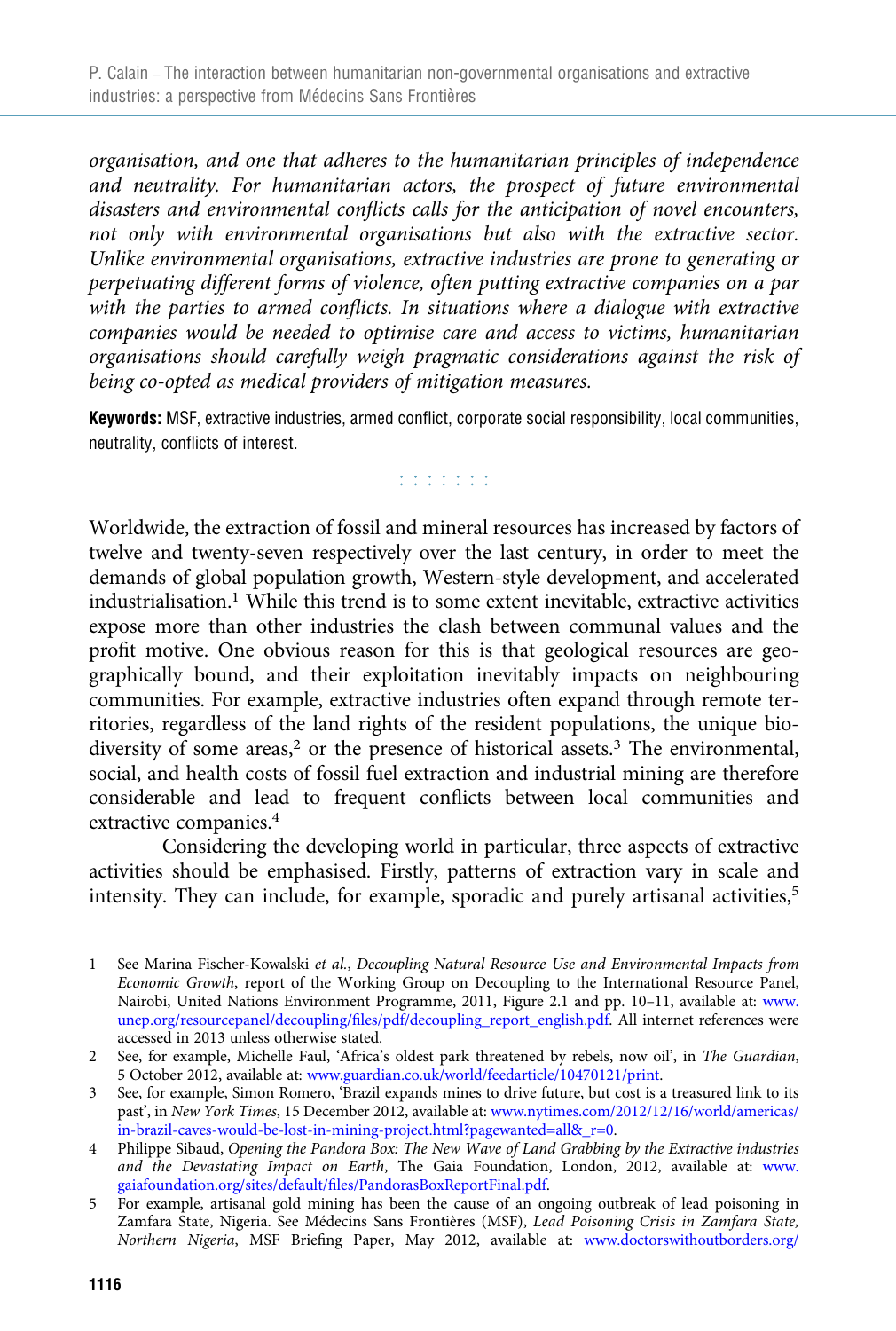

larger mining communities controlled by local or regional interests,<sup>6</sup> or the industrial exploitation of large deposits by national or transnational companies. Secondly, a large portion of the resources extracted in developing countries is not locally processed and does not fulfil local development needs. Instead, these resources find their way through a complex network of export pathways feeding a profitable and largely unregulated market of globally traded commodities.7 Conceptually, it is thus rather misleading to distinguish artisanal mining from the activities of transnational corporations. Thirdly, in spite of a common developmental rhetoric that promises poverty alleviation, the rapid exploitation of natural resources is more likely to produce a 'resource curse', a situation typically seen in Sub-Saharan Africa.<sup>8</sup> The resource curse was originally defined by a slowdown of economic growth resulting from the extraction of natural resources, and typically explained by poor governance, corruption, lack of democratic process, and violence.9 The econometric foundations of resource curse theories and their causal inferences have recently been challenged.10 More importantly, mainstream resource curse theories ignore community perspectives and conceal profound flaws in common development ideologies. For example, regardless of their economic effects, extractive activities often result in land seizures, destitution, imposed industrialisation and urbanisation, population displacements, gender disparities,<sup>11</sup> child labour,<sup>12</sup> and the unequal distribution of profits from geological wealth. This is to say that any kind of collaboration with the expansion of extractive industries, even for the sake of local needs, is an implicit endorsement of a dominant development paradigm based on rapid economic growth and market productivity. From such a global perspective, this paper looks specifically into the relationships between extractive industries and humanitarian organisations, examining the position of

[publications/reports/2012/Lead%20Poisoning%20Crisis%20in%20Zamfara%20State%20Northern%](http://www.doctorswithoutborders.org/publications/reports/2012/Lead%20Poisoning%20Crisis%20in%20Zamfara%20State%20Northern%20Nigeria.pdf) [20Nigeria.pdf](http://www.doctorswithoutborders.org/publications/reports/2012/Lead%20Poisoning%20Crisis%20in%20Zamfara%20State%20Northern%20Nigeria.pdf).

- 6 In the eastern provinces of the Democratic Republic of Congo, the army and militias control many sites of mineral extraction, including deposits of gold and metals of the tin group. See International Alert, The Role of the Exploitation of Natural Resources in Fuelling and Prolonging Crises in the Eastern DRC, International Alert, London, 2009, available at: [www.international-alert.org/sites/default/](http://www.international-alert.org/sites/default/files/publications/Natural_Resources_Jan_10.pdf)files/publications/ [Natural\\_Resources\\_Jan\\_10.pdf.](http://www.international-alert.org/sites/default/files/publications/Natural_Resources_Jan_10.pdf)
- 7 Déclaration de Berne (ed.), SwissTrading SA: la Suisse, le négoce et la malédiction des matières premières, 1st edition, Editions d'en bas, Lausanne, 2011, ch. 13, pp. 215–222.
- 8 Philippe Calain, 'Oil for health in sub-Saharan Africa: health systems in a "resource curse" environment', in Globalization and Health, Vol. 4, No. 10, 2008 (online), available at: [www.globalizationandhealth.com/](http://www.globalizationandhealth.com/content/4/1/10) [content/4/1/10](http://www.globalizationandhealth.com/content/4/1/10).
- 9 Philippe Calain, 'What is the relationship of medical humanitarian organisations with mining and other extractive industries?', in PLoS Medicine, Vol. 9, No. 8, 2012, available at: [www.plosmedicine.org/article/](http://www.plosmedicine.org/article/info%3Adoi%2F10.1371%2Fjournal.pmed.1001302) [info%3Adoi%2F10.1371%2Fjournal.pmed.1001302.](http://www.plosmedicine.org/article/info%3Adoi%2F10.1371%2Fjournal.pmed.1001302)
- 10 Jonathan Di John, 'Is there really a resource curse? A critical survey of theory evidence', in Global Governance, Vol. 17, 2011, pp. 167–184.
- 11 See, for example, Gender Action and Friends of the Earth International, Broken Promises: Gender Impacts of the World Bank-Financed West-African and Chad-Cameroon Pipelines, 2011, available at: [www.](http://www.genderaction.org/publications/11/chad-cam-wagp-pipelines.pdf) [genderaction.org/publications/11/chad-cam-wagp-pipelines.pdf.](http://www.genderaction.org/publications/11/chad-cam-wagp-pipelines.pdf)
- 12 See, for example, John Sweeney, 'Glencore mine linked to child labour', in BBC Panorama, 16 April 2012, available at: [www.bbc.co.uk/news/17702487.](http://www.bbc.co.uk/news/17702487)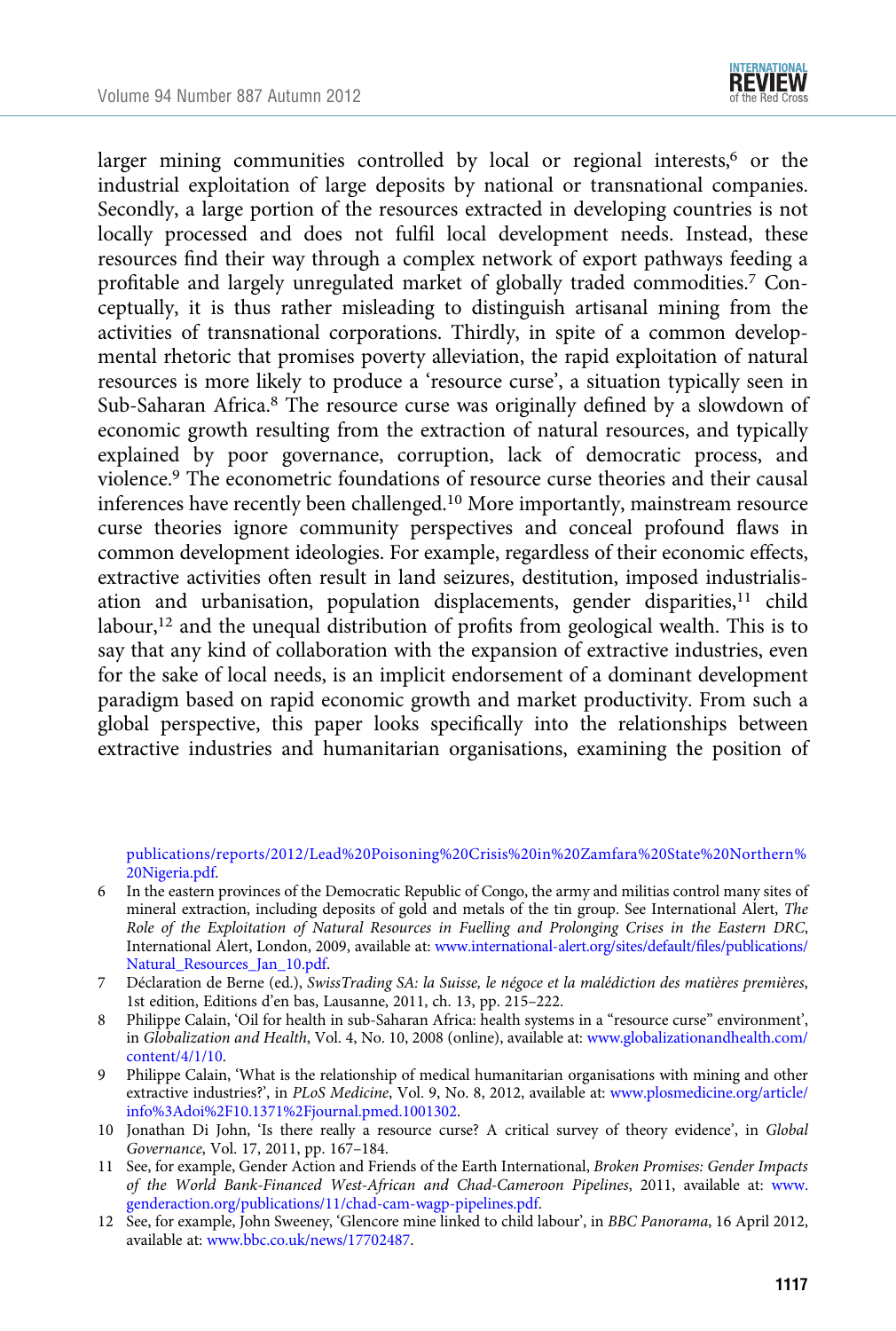P. Calain – The interaction between humanitarian non-governmental organisations and extractive industries: a perspective from Médecins Sans Frontières

| THEMES OF ENGAGEMENT:<br>NON-GOVERNMENTAL ORGANISATIONS |                        | LEVELS OF ENGAGEMENT:<br><b>EXTRACTIVE SECTOR</b> |  |
|---------------------------------------------------------|------------------------|---------------------------------------------------|--|
| Human rights                                            |                        | Field activities                                  |  |
| Environmental                                           | Corporate management   |                                                   |  |
| Humanitarian                                            |                        | Trading companies                                 |  |
| Monitoring and accountability                           | Charitable foundations |                                                   |  |
| Transparency                                            |                        | Multi-stakeholder platforms                       |  |

To illustrate the actual complexity of possible interactions, simple or multiple connections could be conceptually drawn between types of NGOs (left box) and each level of possible engagement with the extractive sector (right box).

Figure 1. Relationships between NGOs and extractive industries.

Médecins sans Frontières (Doctors without Borders, MSF) as a case in point. MSF as a movement has taken a clear stance, refusing funds linked to extractive industries. The reasons for this positioning will be further analysed in this paper, to demonstrate that similar reservations apply beyond the case of philanthropy.

## NGOs and extractive companies: a complex range of relationships

In order to understand MSF's specific position, it is apt to first examine the perspective of other NGOs in general, and of other humanitarian NGOs in particular. There is a wide spectrum of relationships between NGOs on the one hand and extractive industries or their allied trading companies dealing with primary commodities on the other (Figure 1). NGOs are diverse in terms of definition, aims, and outreach. Furthermore, they can interact with extractive industries at different levels: locally in the proximity of extraction sites; at the level of corporate management; through charitable foundations derived from extractive or trading companies; or through thematic platforms hosted by governments, academia, or NGO coalitions. Examples of relationships include philanthropic sponsoring, operational partnerships, conflict prevention, accountability and advocacy, and principled nonengagement ([Figure 2](#page-4-0)).

Historically, some international human rights NGOs have triggered controversies by exposing the complicity of some international oil companies in human rights abuses perpetrated by governmental and local armed forces.13 Other NGOs have been active in promoting transparency initiatives to improve the accountability of mining companies and governments in their commercial transactions with regard to natural resources.<sup>14</sup> Adding to this complexity, there is a frequent confusion between philanthropy, humanitarian action, and corporate social responsibility

<sup>13</sup> For example, see Christian Aid, The Scorched Earth: Oil and War in Sudan, Christian Aid UK, London, 2001, part 2, chs. 2–4, pp. 12–29; European Coalition on Oil in Sudan, Unpaid Debt: the Legacy of Lundin, Petronas and OMW in Block 5A, Sudan 1997–2003, June 2010, available at: [www.ecosonline.org/reports/](http://www.ecosonline.org/reports/2010/UNPAID_DEBT_fullreportweb.pdf) [2010/UNPAID\\_DEBT\\_fullreportweb.pdf](http://www.ecosonline.org/reports/2010/UNPAID_DEBT_fullreportweb.pdf).

<sup>14</sup> See Déclaration de Berne, above note 7, p. 315.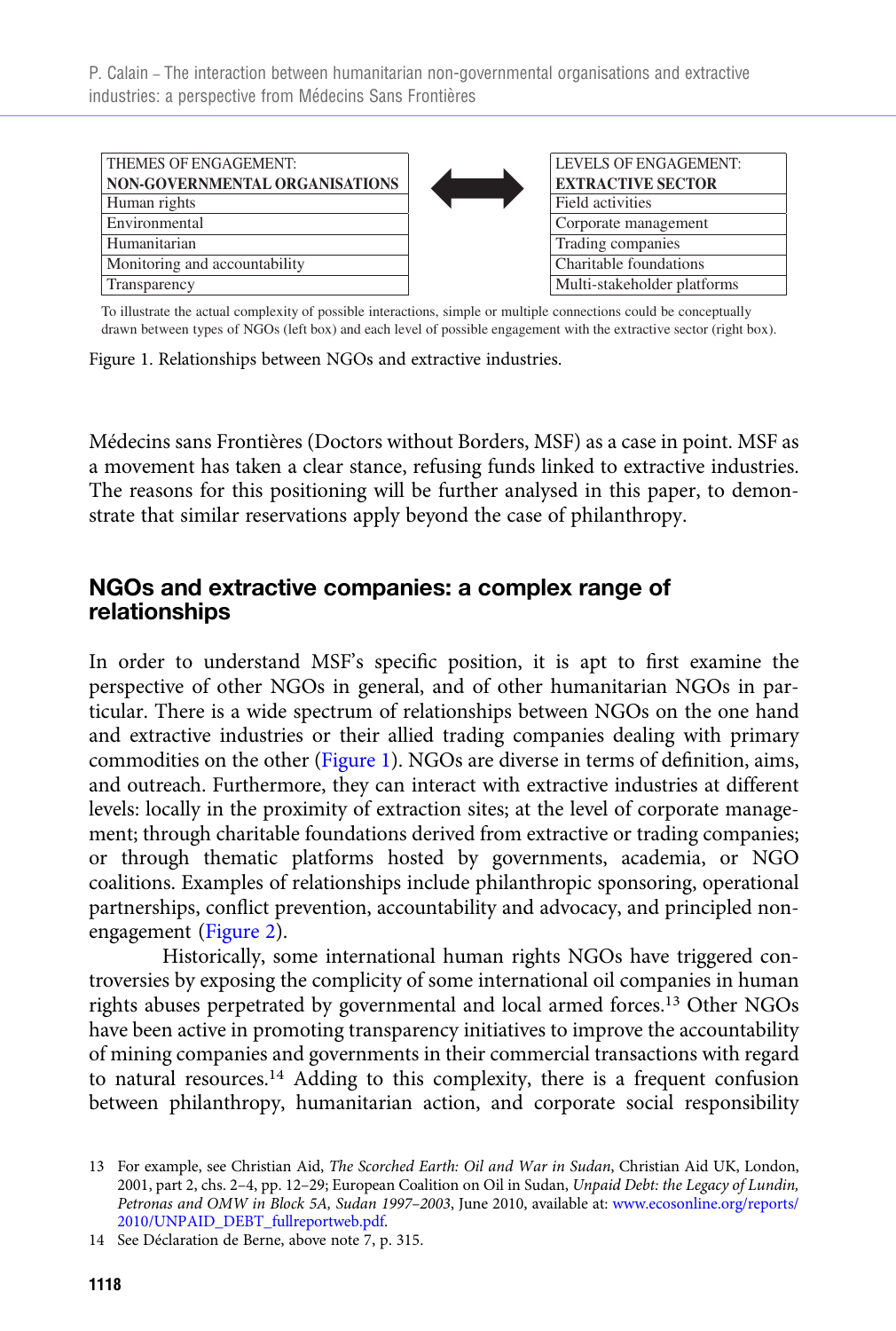

<span id="page-4-0"></span>

| <b>THEMATIC PLATFORMS</b>                           | <b>STAKEHOLDERS</b>                               | <b>MAIN THEME</b>           |
|-----------------------------------------------------|---------------------------------------------------|-----------------------------|
| Voluntary Principles on Security                    | Multi-stakeholder                                 | Human rights                |
| and Human Rights                                    |                                                   |                             |
| <b>Extractive Industries Transparency</b>           | Multi-stakeholder                                 | Transparency                |
| Initiative                                          |                                                   |                             |
| Alliance for Responsible Mining                     | Multi-stakeholder                                 | Social justice              |
| <b>Kimberley Process</b>                            | Multi-country                                     | Conflict-free certification |
| Devonshire Initiative                               | NGOs, mining industry (academia)                  | Knowledge exchange          |
| PHILANTHROPY AND OPERATIONAL<br><b>PARTNERSHIPS</b> |                                                   |                             |
| ExxonMobil Malaria Initiative                       | NGOs, UN agencies, private-public<br>partnerships | Malaria control             |
| <b>ACCOUNTABILITY AND ADVOCACY</b>                  |                                                   |                             |
| Mines and Communities                               | NGOs coalition                                    | Accountability, advocacy    |
| Rights & Accountability in                          | Human rights NGO                                  | Accountability, advocacy,   |
| Development                                         |                                                   | justice                     |
| PRINCIPLED NON-ENGAGEMENT                           |                                                   |                             |
| Médecins Sans Frontières                            | Humanitarian NGO                                  |                             |

Relationships can be seen as favourable (blue), critical (red), or non-existent (green) toward the corporate management of extractive industries.



(CSR). Transnational companies account for only part of all extractive activities carried out around the world, and they tend to become increasingly mindful of their adverse environmental and social effects, often under the pressure of environmental or human rights NGOs. In their attempts to exercise CSR, they seek at the same time to externalise remediation and mitigation measures, and naturally turn to humanitarian or developmental NGOs for expertise and operational partnerships. For example, transnational extractive companies are keen to display their corporate philanthropy by awarding local or international NGOs financial support for development programmes that benefit impacted populations. The engagement of the civil society into tri-sector partnerships with the corporate sector and development agencies is being encouraged by some governments<sup>15</sup> and by global finance organisations, but such initiatives are clearly controversial.16 Indeed, by being seen as the CSR agents of companies seeking a 'social licence to operate', humanitarian NGOs could run the risk of compromising their independence and their credibility toward impacted communities. Interpretations of such a risk vary among humanitarian organisations themselves, as illustrated by their differing stances toward corporate extractive industries.

<sup>15</sup> Catherine Coumans, 'Whose development? Mining, local resistance and development agendas', Mining Watch Canada, 29 November 2011, available at: [www.miningwatch.ca/article/whose-development](http://www.miningwatch.ca/article/whose-development-mining-local-resistance-and-development-agendas)[mining-local-resistance-and-development-agendas.](http://www.miningwatch.ca/article/whose-development-mining-local-resistance-and-development-agendas)

<sup>16</sup> See, for example, Rick Westerhead, 'Donors closing wallets to Canadian charities who work with CIDA, mining companies', in Toronto Star, 31 January 2013, available at: [www.thestar.com/news/world/2013/01/](http://www.thestar.com/news/world/2013/01/31/donors_closing_wallets_to_canadian_charities_who_work_with_cida_mining_companies.html) [31/donors\\_closing\\_wallets\\_to\\_canadian\\_charities\\_who\\_work\\_with\\_cida\\_mining\\_companies.html.](http://www.thestar.com/news/world/2013/01/31/donors_closing_wallets_to_canadian_charities_who_work_with_cida_mining_companies.html)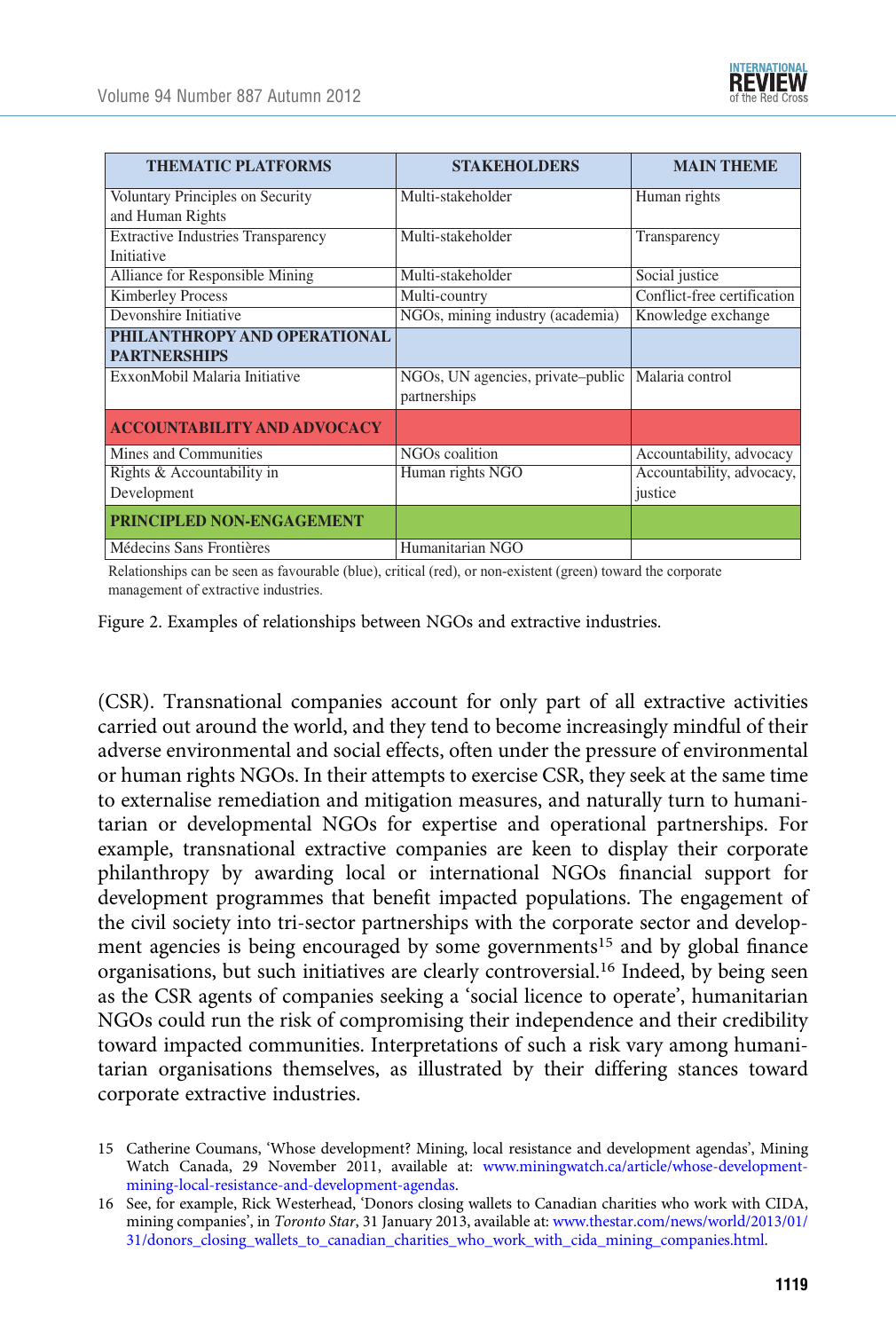# Humanitarian organisations and the Dunantist tradition

While others have opted for active engagement with the extractive sector, some among prominent international humanitarian NGOs like MSF17 and Médecins du Monde (Doctors of the World) have endorsed corporate fundraising policies that exclude financial partnerships with extractive industries.<sup>18</sup> This could be put in the perspective of both MSF and Médecins du Monde being the champions of a strong 'Dunantist' or principled tradition of humanitarianism. In the following sections, I will refer mostly to the position of MSF, whose reservations toward extractive industries are broader than financial, and appear to be grounded in at least three types of considerations: (1) conflicts of interest and independence, (2) neutrality and perception, and (3) operational capacity and security.

### Conflicts of interest and independence

An international Corporate Fundraising Statement issued by MSF in October 2010 excludes donations and collaborations 'with companies with prime business activities in the following sectors: arms manufacturing and selling, tobacco manufacturing and selling, pharmaceutical industry, and extraction industry'. Leaving the pharmaceutical industry aside, the conflation of arms, tobacco, and extractive industries in the same exclusion category reflects a logic of preventing conflicts of interest. In other words, any money generated by activities that are harmful to health is incompatible with the medical and humanitarian endeavours of the organisation.

Extractive industries are a rather new topic of reflection for MSF.19 Environmental disasters, regardless of their origins, are being considered as a new field of intervention for the organisation, after its recent involvement in response to the major outbreak of lead poisoning in Zamfara State, Nigeria. Apart from environmental disasters, MSF as an international humanitarian organisation with a medical focus cannot ignore the many health hazards brought about by mining and oil extraction. For example, oil spills and gas flaring contribute to environmental illnesses, as seen in the Niger Delta.20 The industrial mining of metal ores depletes and pollutes water resources, compromises agricultural livelihoods, and affects food security.<sup>21</sup> In some contexts, mining and the resource curse contribute to the spread of sexually transmitted infections, HIV/AIDS,<sup>22</sup>

<sup>17</sup> MSF, 'Corporate Fundraising Statement', internal document, October 2010.

<sup>18</sup> Jean Saslawsky, 'Financing humanitarian aid', XIV Humanitarian Congress Berlin, 12 October 2012, available at: [http://humanitarian-congress-berlin.org/](http://humanitarian-congress-berlin.org/files/8013/5064/5592/Jean_Saslawsky_-_Financing_Humanitarian_Aid__12_Oct_2012.pdf)files/8013/5064/5592/Jean\_Saslawsky\_- [\\_Financing\\_Humanitarian\\_Aid\\_\\_12\\_Oct\\_2012.pdf](http://humanitarian-congress-berlin.org/files/8013/5064/5592/Jean_Saslawsky_-_Financing_Humanitarian_Aid__12_Oct_2012.pdf).

<sup>19</sup> See P. Calain, above note 9.

<sup>20</sup> Global Health Watch, 'Chapter C6: Oil extraction and health in the Niger Delta', in Global Health Watch 2: an alternative World Health Report, Zed Books, London and New York, 2008, pp. 170–184.

<sup>21</sup> Anthony J. Bebbington and Jeffrey T. Bury, 'Institutional challenges for mining and sustainability in Peru', in PNAS, Vol. 106, No. 41, pp. 17296–17301, available at: [www.pnas.org/content/early/2009/09/23/](http://www.pnas.org/content/early/2009/09/23/0906057106.full.pdf+html) [0906057106.full.pdf+html.](http://www.pnas.org/content/early/2009/09/23/0906057106.full.pdf+html)

<sup>22</sup> Indra De Soysa and Ismene Gizelis, 'The natural resource curse and the spread of HIV/AIDS, 1990–2008', in Social Science & Medicine, Vol. 77, 2013, pp. 90–96.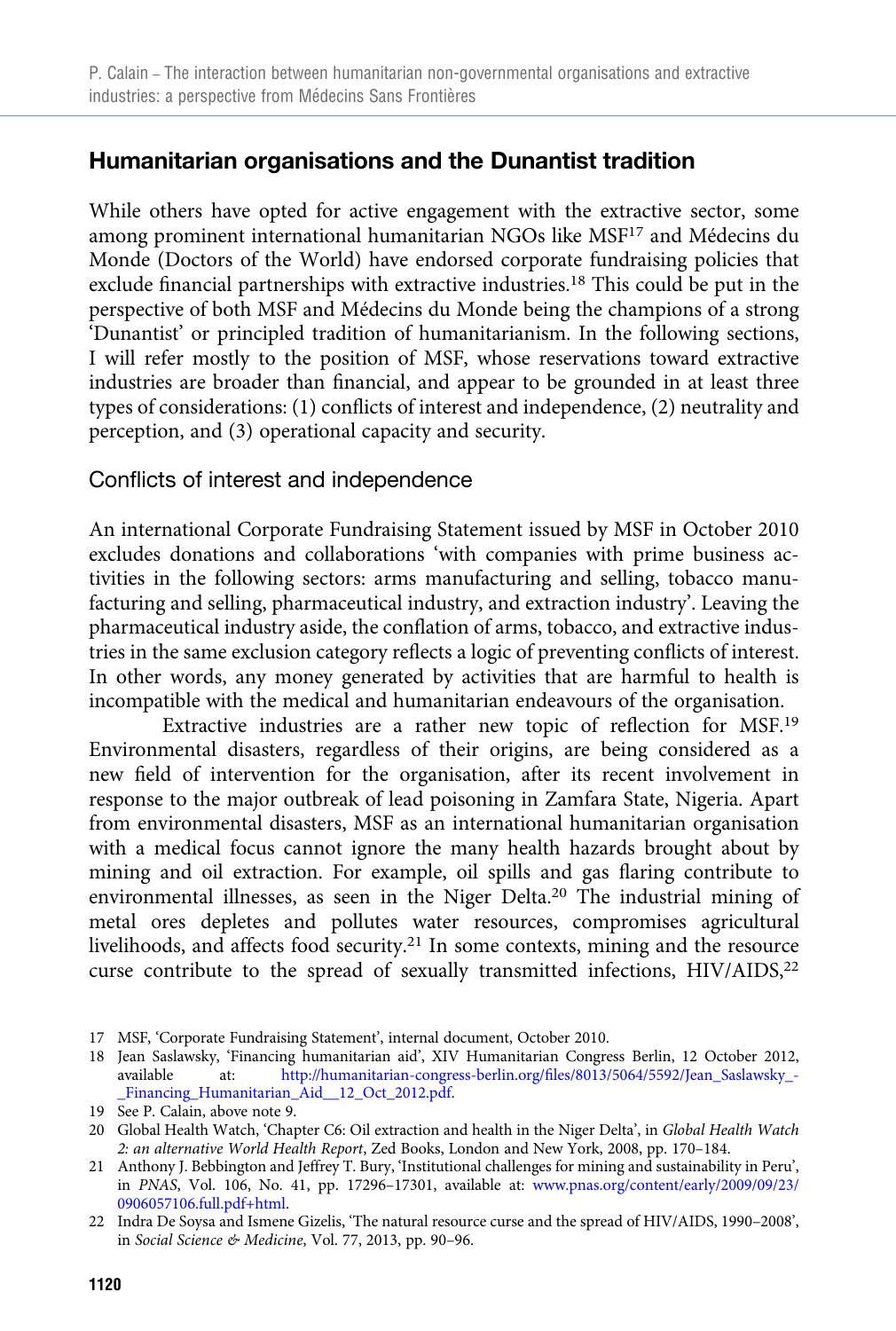

and tuberculosis.23 Extractive explorations and exploitations are reaching areas of exceptional biodiversity and can potentially enhance the risk of emerging infections.24 Endemic violence frequently features as a component of the resource curse, with humanitarian consequences including population displacements, malnutrition, and an increased prevalence of mental health disorders. Transnational extractive companies and their trading partners are obviously not the only actors to blame for such dire health consequences, but their corporate philanthropy cannot be dissociated from the consequences of their mainstream activities and from business practices that may increase adverse social and health impacts. For example, the ongoing support of oil companies to some authoritarian governments in exchange for access to oil fields perpetuates poor governance and public health neglect. In a well-documented case, the funding of limited malaria control projects by ExxonMobil in Equatorial Guinea has been criticised as representing a conflict of interest with regard to the privileged connections between the company and the Guinean dictatorship.25 Thus, both the direct and indirect health effects of extractive industries are a first justification for MSF to exclude extractive industries and their derived foundations as sources of funding. Corporate funding by the extractive sector would also affect the credibility of MSF as an independent organisation, particularly when MSF projects address the medical needs of populations affected by the activities of oil and mineral industries.

### Neutrality and perception

Neutrality is a versatile concept, encompassing at least two meanings: (1) ideological neutrality and (2) not taking sides in a conflict, directly or indirectly.26 The first meaning – ideological neutrality – matters to the extent that extractive industries are instruments of a dominant concept of development, akin to a religion<sup>27</sup> which is not necessarily accepted by communities offered humanitarian relief. To illustrate the latter point, not a single week passes without news of extractive projects being opposed by local communities.<sup>28</sup>

The second meaning of neutrality is even relevant for MSF, as extractive industries can arguably be indirect participants in a variety of conflicts. Violence is a

<sup>23</sup> David Stuckler, Sanjay Basu, Martin McKee, and Mark Lurie, 'Mining and risk of tuberculosis in sub-Saharan Africa', in American Journal of Public Health, Vol. 101, No. 3, 2011, pp. 524–530.

<sup>24</sup> Chatham House, The IDRAM Initiative: Extractive Industries Infectious Disease Risk Assessment and Management – Stakeholder Roundtable, Meeting Summary, Centre on Global Health Security, November 2012, available at: [www.chathamhouse.org/publications/papers/view/187975](http://www.chathamhouse.org/publications/papers/view/187975).

<sup>25</sup> Naman K. Shah, 'Corporate philanthropy and conflicts of interest in public health: ExxonMobil, Equatorial Guinea, and malaria', in Journal of Public Health Policy, Vol. 34, No. 1, 2013, pp. 121–136.

<sup>26</sup> Kate Mackintosh, The Principles of Humanitarian Action in International Humanitarian Law, HPG Report 5, Humanitarian Policy Group, Overseas Development Institute, London, 2000, available at: [www.](http://www.odi.org.uk/sites/odi.org.uk/files/odi-assets/publications-opinion-files/305.pdf) odi.org.uk/sites/odi.org.uk/fi[les/odi-assets/publications-opinion-](http://www.odi.org.uk/sites/odi.org.uk/files/odi-assets/publications-opinion-files/305.pdf)files/305.pdf.

<sup>27</sup> Gilbert Rist, The History of Development, 3rd edition, Zed Books, London, 2008, pp. 21–24.

<sup>28</sup> See, for example, the headlines of Mines and Communities, available at: [www.minesandcommunities.org](http://www.minesandcommunities.org).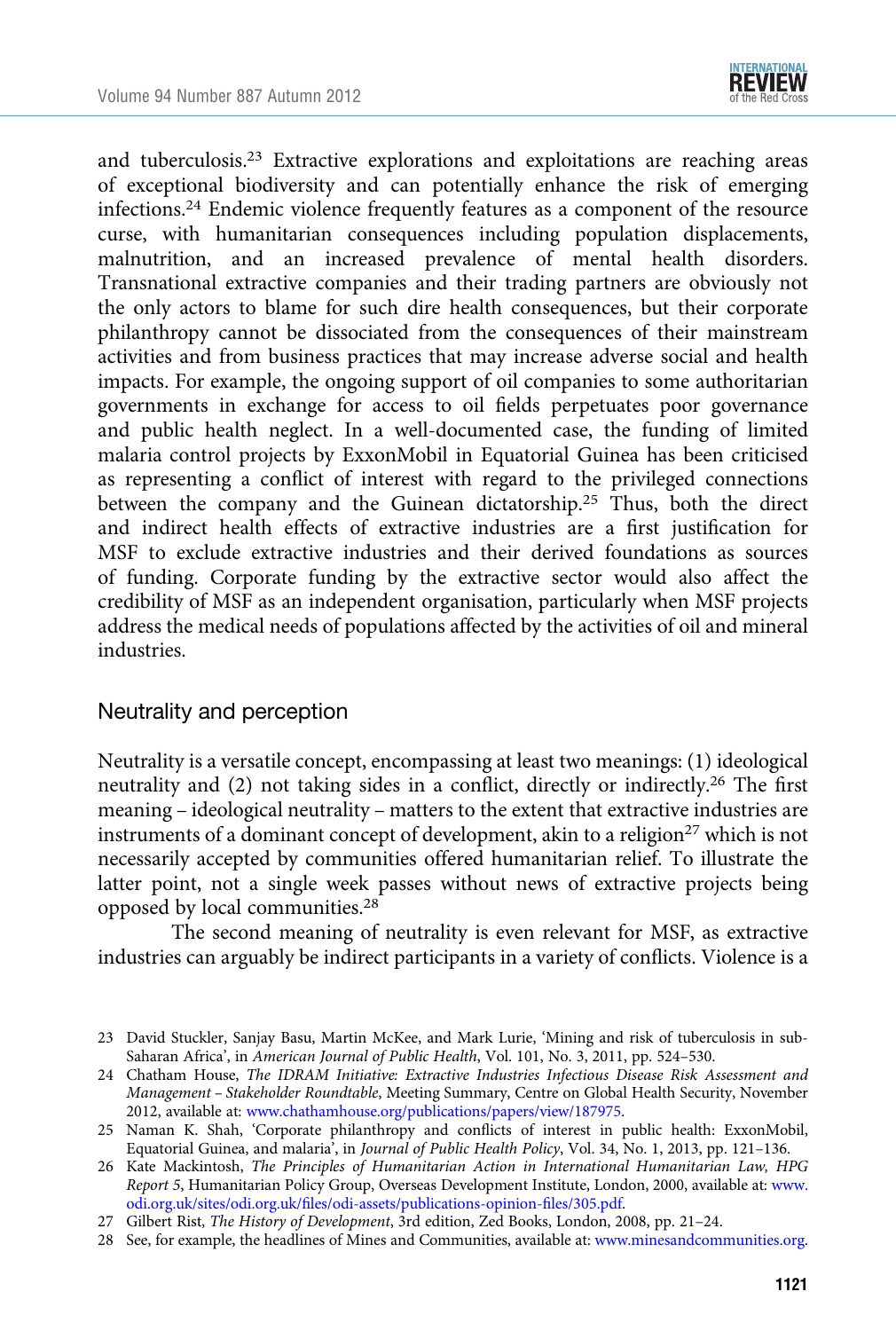hallmark of extractive activities,<sup>29</sup> particularly in the developing world. The range of conflict situations reflects different geopolitical contexts as well as variable balances of power between the extractive sector and local populations. Some of the most recent inter-state conflicts are obviously rooted in power struggles for access to natural resources. In parallel, armed conflicts and civil wars remain endemic in some of the most coveted or exploited areas of extractive resources. For oil extraction, for example, emblematic cases include the Niger Delta in Nigeria<sup>30</sup> and South Sudan.<sup>31</sup> In the Kivu provinces, unprecedented levels of sexual violence are concentrated in areas that overlap with mining activities.32 Plausibly, this is a geographical illustration of the demonstrated link between mineral exploitation, a self-financing war economy, and human rights abuses in the region. In addition to protracted conflicts, more sporadic violence and human rights exactions can be committed by governmental forces or militias, sometimes with the logistical assistance of extractive companies.<sup>33</sup> A milder but even more common form of violence is the repression of protests against the environmental destruction brought about by mining and oil exploitation. These environmental conflicts often result in land seizures and the displacement of those whose lifestyles and agricultural livelihoods are compromised by extractive industries. When this happens on indigenous territories, the protection of ancestral land rights is weak and underground assets are typically seized as state property that can be sold or leased to private companies.<sup>34</sup> The International Labour Organization (ILO) Convention No. 169 is the most comprehensive legal instrument for protecting the rights of indigenous populations, but it has unfortunately been ratified by only twenty states.<sup>35</sup> Article 15 of Convention No. 169 deals with natural resources and guarantees to tribal peoples a due process of consultation, but it does not necessarily acknowledge their ownership

- 29 Stacy D. VanDeveer, Still Digging: Extractive Industries, Resource Curses, and Transnational Governance in the Anthropocene, Transatlantic Academy Paper Series, January 2013, available at: [www.](http://www.transatlanticacademy.org/sites/default/files/publications/VanDeveer_StillDigging_Jan13_web.pdf) transatlanticacademy.org/sites/default/fi[les/publications/VanDeveer\\_StillDigging\\_Jan13\\_web.pdf](http://www.transatlanticacademy.org/sites/default/files/publications/VanDeveer_StillDigging_Jan13_web.pdf).
- 30 Chris Newsom, Conflict in the Niger Delta, Special Report 271, United States Institute of Peace, June 2011, available at: [www.usip.org/sites/default/](http://www.usip.org/sites/default/files/resources/Conflict_Niger_Delta.pdf)files/resources/Conflict\_Niger\_Delta.pdf.
- 31 Anne Hamilton, Oil-Exploitation as a Factor of Violence in the Context of 2012 South Sudan–Sudan Border Conflict, Social Science Research Network, 25 April 2012, available at: [http://papers.ssrn.com/sol3/papers.](http://papers.ssrn.com/sol3/papers.cfm?abstract_id=2046167) [cfm?abstract\\_id=2046167.](http://papers.ssrn.com/sol3/papers.cfm?abstract_id=2046167)
- 32 Denis Mukengere Mukwege and Cathy Nangini, 'Rape with extreme violence: the new pathology in South Kivu, Democratic Republic of Congo', in PLoS Medicine, Vol. 6, No. 12, 2009, available at: [www.](http://www.plosmedicine.org/article/info%3Adoi%2F10.1371%2Fjournal.pmed.1000204) [plosmedicine.org/article/info%3Adoi%2F10.1371%2Fjournal.pmed.1000204.](http://www.plosmedicine.org/article/info%3Adoi%2F10.1371%2Fjournal.pmed.1000204)
- 33 United Nations Organization Mission in the Democratic Republic of Congo, Report on the Conclusions of the Special Investigation into Allegations of Summary Executions and Other Violations of Human Rights Committed by the FARDC in Kilwa (Province of Katanga) on 15 October 2004, MONUC Kinshasa, September 2005, pp. 8–10, available at: [http://raid-uk.org/docs/Kilwa\\_Trial/](http://raid-uk.org/docs/Kilwa_Trial/MONUC_report_oct05_eng_translated_by_RAID.pdf) [MONUC\\_report\\_oct05\\_eng\\_translated\\_by\\_RAID.pdf.](http://raid-uk.org/docs/Kilwa_Trial/MONUC_report_oct05_eng_translated_by_RAID.pdf) See also Global Witness, No Justice in Canada for Congolese Massacre Victims as Canada's Supreme Court Dismisses Leave to Appeal in Case against Anvil Mining, 1 November 2012, available at: [www.globalwitness.org/library/no-justice-canada-congolese](http://www.globalwitness.org/library/no-justice-canada-congolese-massacre-victims-canada%E2%80%99s-supreme-court-dismisses-leave-appeal)[massacre-victims-canada%E2%80%99s-supreme-court-dismisses-leave-appeal](http://www.globalwitness.org/library/no-justice-canada-congolese-massacre-victims-canada%E2%80%99s-supreme-court-dismisses-leave-appeal).
- 34 Richard Witzig and Massiel Ascencios, 'The road to extinction: case study of resource exportation, disease importation, and human rights violations against the Urarina in the Peruvian Amazon', in Health and Human Rights, Vol. 4, No. 1, 1999, pp. 60–81.
- 35 ILO Convention No. 169, available at: [www.ilo.org/indigenous/Conventions/no169/lang](http://www.ilo.org/indigenous/Conventions/no169/lang–en/index.htm)–en/index.htm.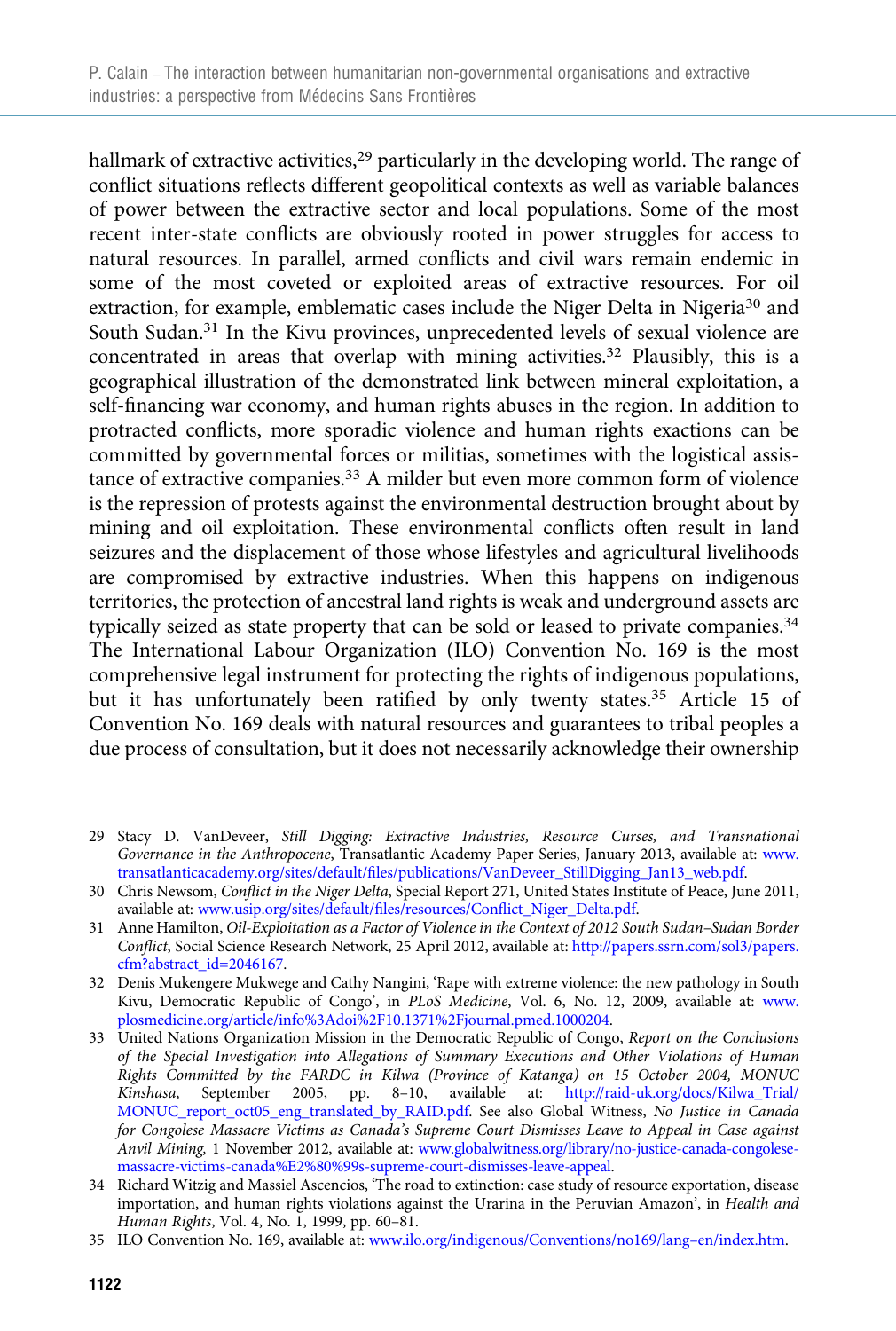over mineral or sub-surface assets. When facing land seizures for the sake of resource extraction, their ultimate legal rights are thus considerably limited.

These considerations illustrate the key feature of most of the conflicts rooted in resource extraction: they are typically asymmetrical conflicts, where corporate interests prevail over local grievances. What counts for humanitarian organisations is the magnitude of local needs. In a distinctly asymmetrical conflict, there is thus no breach of neutrality in the fact of providing humanitarian relief to seditious communities while at the same time refusing to engage in partnerships with the corporate sector. In some instances of organised rebellion, it could be argued that environmental issues can be at the root of non-international armed conflicts as defined by international humanitarian law,<sup>36</sup> and that the conflict ceases to be asymmetrical. The Niger Delta would be a case in point – in the highly hypothetical case of a wealthy supporter of the rebellion offering philanthropic donations to MSF, there would indeed be a breach of neutrality akin to receiving donations from extractive companies. In any case, the application of the humanitarian principle of neutrality is not conditional upon any specification of the type of armed conflict taking place.37 With extractive industries, the neutrality of MSF and similar organisations practically pertains to relationships with those companies having corporate interests or indirect participation in conflicts over natural resources. This encompassing interpretation of neutrality is reflected in the MSF Corporate Fundraising Statement when it says that all MSF sections will refuse funds and/or collaborations with extractive industries 'to ensure that [MSF] is not perceived to contribute to conflicts and/or disasters that affect populations in danger or cause humanitarian suffering'.

#### Operational capacity and security

The next argument spelled out in the MSF Corporate Fundraising Statement is more pragmatic, but derives from the former considerations about independence and neutrality. The ultimate goal is to 'never compromise MSF operational work and/or the security of volunteers and beneficiaries in the field'. Thus, beyond principles and values, strict adherence to neutrality and independence is also instrumental to guaranteeing operational space and security for humanitarian NGOs. In this sense, it would be pragmatically unwise for MSF to side in any manner with extractive industries when they generate local grievances and armed conflicts. Finally, the Corporate Fundraising Statement indicates that 'Exceptions could be made with companies which are not active in areas of MSF operations.' Such territorial exceptions would perhaps be compatible with the second understanding of neutrality (not taking side in hostilities, directly or indirectly), but not with the arguments over independence and conflicts of interest.

<sup>36</sup> For a legal definition of non-international armed conflicts, see Sylvain Vité, 'Typology of armed conflicts in international humanitarian law: legal concepts and actual situations', in International Review of the Red Cross, Vol. 91, No. 873, 2009, pp. 69–94, available at: www.icrc.org/eng/assets/fi[les/other/irrc-873-vite.pdf](http://www.icrc.org/eng/assets/files/other/irrc-873-vite.pdf).

<sup>37</sup> Neutrality is not mentioned in the Geneva Conventions. See K. Mackintosh, above note 26, p. 8.